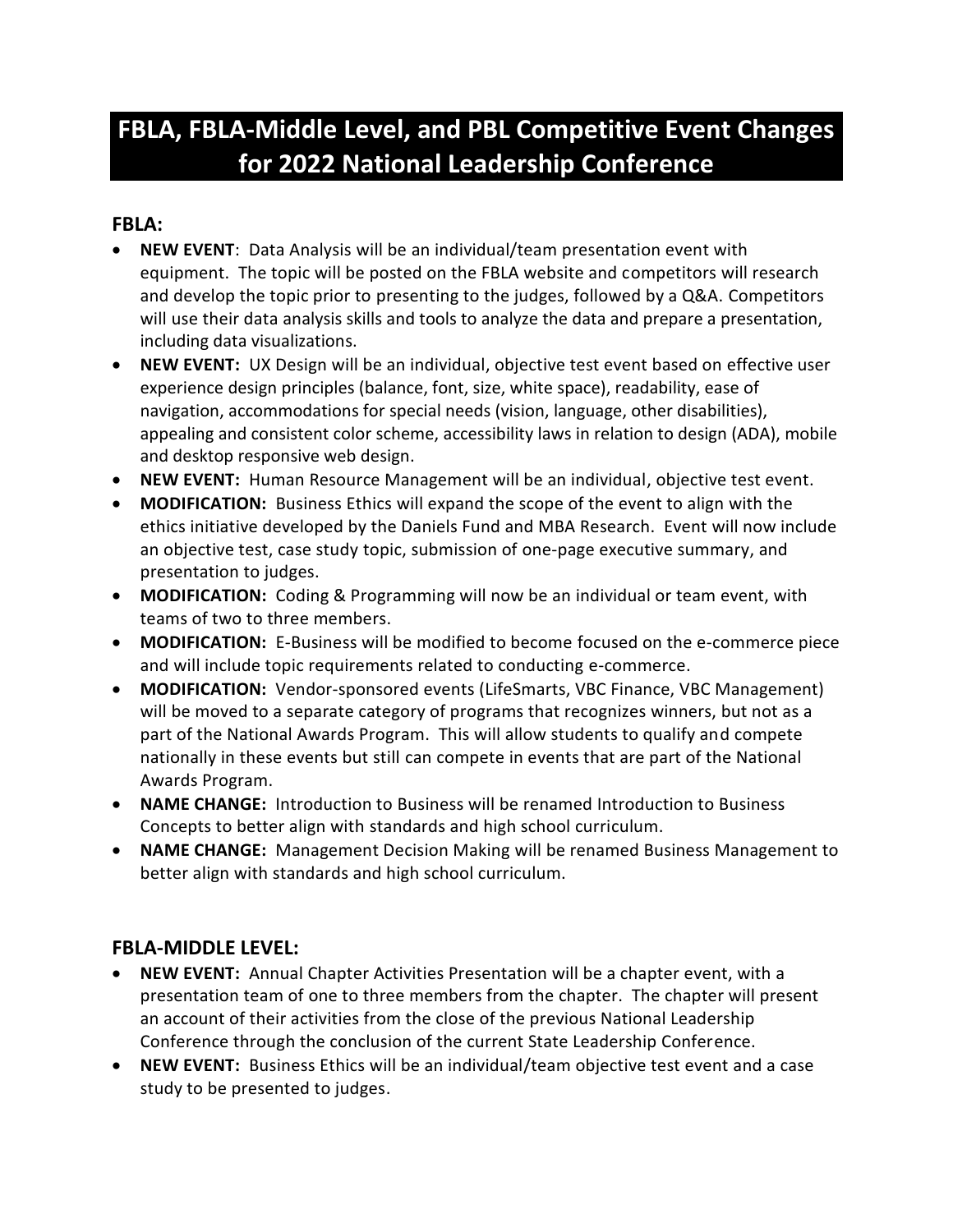- **NEW EVENT:** Career Research will be an individual presentation event. Members will conduct research on a career of their choice and present information related to the career.
- **NEW EVENT:** Exploring Business Issues will be an individual or team presentation event, with teams of two to three members. Members will receive a topic to research and present their findings during the presentation.
- **NEW EVENT:** Exploring Economics will be an individual objective test event.
- **NEW EVENT:** Exploring Technology will be an individual objective test event.
- **NEW EVENT:** FBLA Concepts will be an individual objective test event.
- **NEW EVENT:** FBLA Mission & Pledge will be an individual presentation event. Members will recite and reflect on the FBLA mission and pledge.
- **NEW EVENT:** Interpersonal Communication will be an individual objective test event.
- **NEW EVENT:** Leadership will be an individual objective test event.
- **NEW EVENT:** Learning Strategies will be an individual objective test event.
- **NEW EVENT:** Marketing Mix Challenge will be an individual or team presentation event, with teams of two to three members. Members will create a marketing plan for a product/service that includes integration of the five Ps of the marketing mix with promotional materials as part of the presentation.
- **NEW EVENT:** Running an Effective Meeting will be an individual objective test event.
- **NEW EVENT:** Video Game Challenge will be an individual or team demonstration event, with teams of two to three members. Members will create a video game based on a published topic and will demonstrate the video game and its usability and functionality.
- **MODIFICATION:** Business Math & Financial Literacy will now be named Financial Literacy and the business math concepts will be eliminated from the event. The competencies and tasks will be rewritten to reflect the new intent of the event. The event will remain an individual objective test.
- **MODIFICATION:** Introduction to Computer Science & Coding will now be named Exploring Computer Science and the coding concepts will be eliminated from the event. The competencies and tasks will be rewritten to reflect the new intent of the event. The event will remain an individual objective test.
- **MODIFICATION:** Multimedia & Website Development will now be an individual or team demonstration event, with teams of two to three members. Additionally, the event will be modified to become a demonstration event where the project will be demonstrated directly to the judges to show its usability and functionality. The project will no longer be prejudged, and the objective test will be eliminated.
- **NAME CHANGE:** Community Service Project will be renamed Community Service Presentation.
- **PROCEDURAL CHANGE:** Each state will be allowed to submit two entries for each FBLA-Middle Level competitive event.